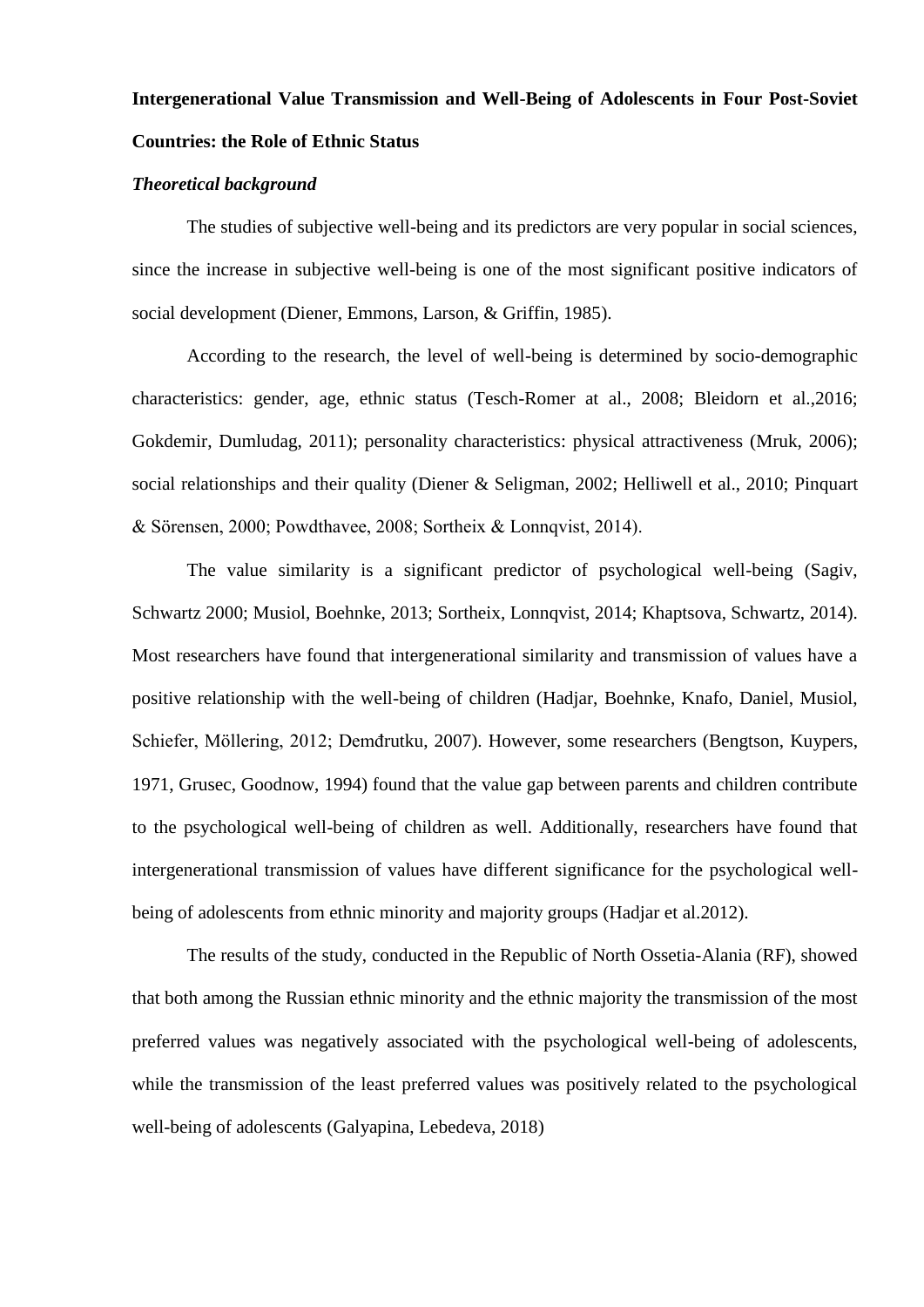*Research questions:* Intergenerational transmission of which values will contribute to life satisfaction and self-esteem of adolescents in families from ethnic minority and majority in four post-soviet countries?

This study *aims* to reveal the similarities and differences in the relationships between intergeneration value transmission and well-being of ethnic minority and majority adolescents, living in Latvia, Azerbaijan, Georgia, and Tajikistan.

### *Method*

*The sample* includes grandparent-parent-child dyads in Latvia (Russians N=112, Latvians N=121), in Azerbaijan (Russians N=103, Azerbaijanis N=105), Georgia (Russians N=156, Georgians N=150), Tajikistan (Russians N=133, Tajiks N=141) (total N = 1472).

#### *Measures*.

*Values* were measured using the Russian version of the Portrait Values Questionnaire Revised (PVQ-R) (Schwartz, Butenko, Sedova, & Lipatova, 2012). The PVQ-R contains 57 short verbal portraits that describe a person's goals, aspirations, or wishes. The questionnaire is based on the refined theory of values and uses 19 values. In order to measure values, respondents choose an answer indicating, "How much is this person like you?" An example of an item is "He/she thinks it is important to do things the way he/she learned from his/her family." The PVQ uses Likert-scale from  $1 =$  not like me at all to  $6 =$  very much like me. 19 values of Schwartz's refined theory of basic individual values can be combined into four higher order values: Self-Transcendence, Openness to Change, Self-Enhancement, and Conservation.

*Self-esteem*. The four items of the Rosenberg Self-esteem Scale (Rosenberg, 1965).

*Life satisfaction*. The four items of The Satisfaction with Life Scale (Diener, Emmons, Larson, & Griffin, 1985).

*Socio-demographic data*. We asked our participants about their personal characteristics (gender, age, education, and ethnicity).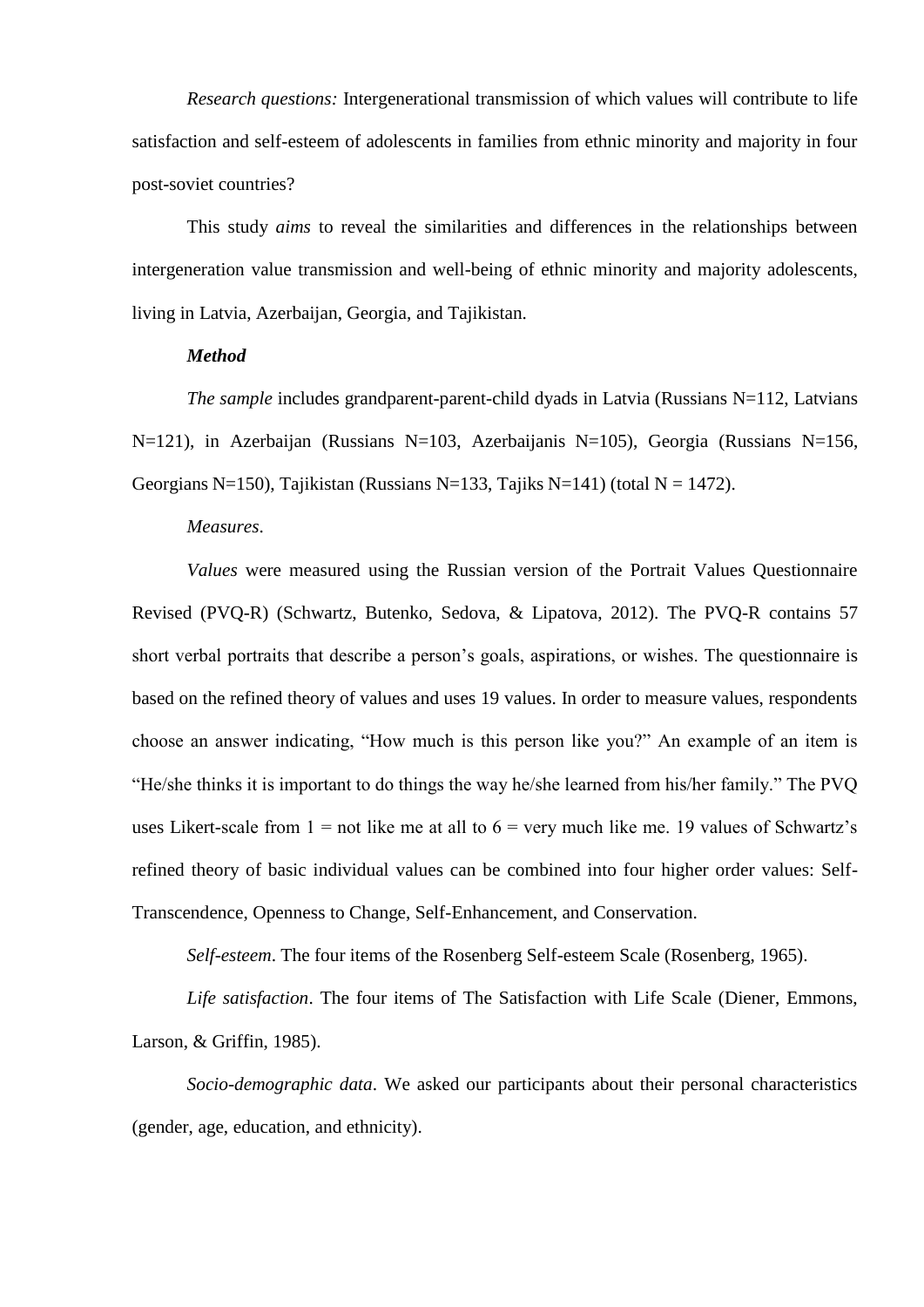*Data processing*. We used the following methods of data processing: descriptive statistics, Cronbach's α, SEM, path analysis with SPSS 22.0 and AMOS 22.0.

# *The results*

The results of multigroup analysis showed that the relationships between the intergenerational transmission of certain values and the well-being of adolescents differ among ethnic minority and majority (CFI = .97, RMSEA = .03;  $\Delta$ CFI > .01,  $\Delta$ RMSEA > .01).



Figure 1. Path model of the relationships of intergenerational transmission of Openness to change values and adolescent's self-esteem and life satisfaction: the coefficient of ethnic majority/the coefficient of ethnic minority. The parameters represent standardized coefficients. *Note*. \**p* < .05. \*\**p* < .01. \*\*\**p* < .001 Indicators of the models:  $\chi$ 2/df = 3,1/0,07; SRMR=0,03/0,08, CFI=0,96/1,00, RMSEA=0,07/0,01 PCLOSE=0,150/0,925

The results showed that among representatives of the ethnic majority the higher the transmission of the values of Self-direction action from the parents to the adolescents predicted the lower the life satisfaction of the adolescents, the higher the transmission of the values of Hedonism was associated with the higher the life satisfaction of the adolescents. Among representatives of the ethnic Russian minority, the transmission of the values of Self-direction thought was negatively related to life satisfaction and the transmission of the values of Hedonism was positively associated with the self-esteem of the adolescents. Among both the Russian ethnic minority and the ethnic majority, the transmission of the most preferred values was negatively associated with the psychological well-being of adolescents, while the transmission of the least preferred values was positively associated with the psychological well-being of adolescents.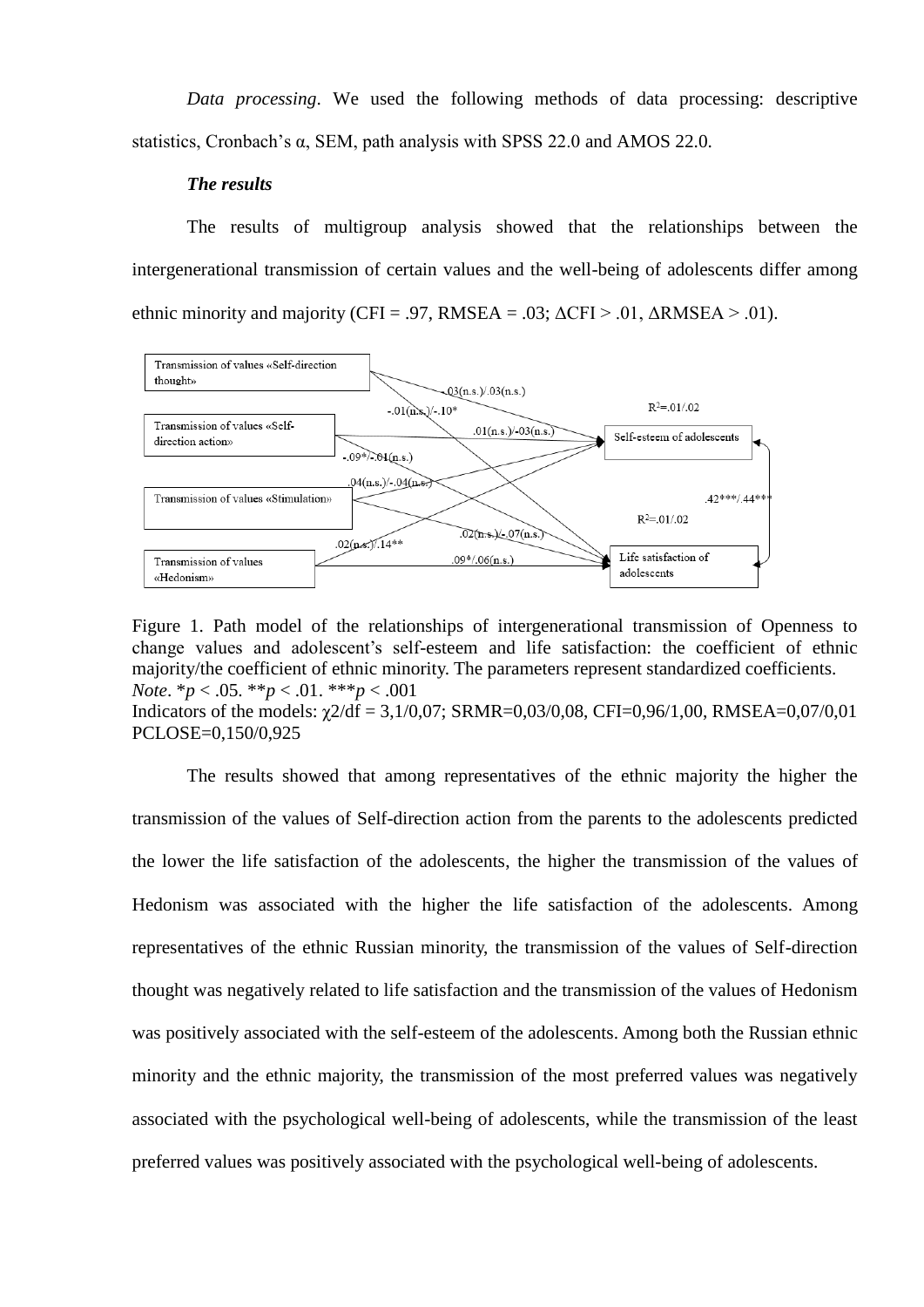

Figure 2. Path model of the relationships of intergenerational transmission of Self-Enhancement values and adolescent's self-esteem and life satisfaction: the coefficient of ethnic majority/ the coefficient of ethnic minority. The parameters represent standardized coefficients. *Note*. \**p* < .05. \*\**p* < .01. \*\*\**p* < .001 Indicators of the model:  $\chi$ 2/df = 1,0/1,0; SRMR=0,02/0,01, CFI=0,99/1,00, RMSEA=0,03/0,01 PCLOSE=0,464/0,786

Among the representatives of the ethnic majority, only the intergenerational transmission of the Power resources values was positively related to the life satisfaction of the adolescents. Among the representatives of the ethnic Russian minority, the higher the intergenerational transmission of the values of Achievement, the lower the satisfaction with life. The transmission of values that had a high rank in the Self-Enhancement block (these are the Achievement values) was negatively associated with life satisfaction, and the transmission of values that had a low rank among adolescents (these were the Power resources values) was positively related to life satisfaction.

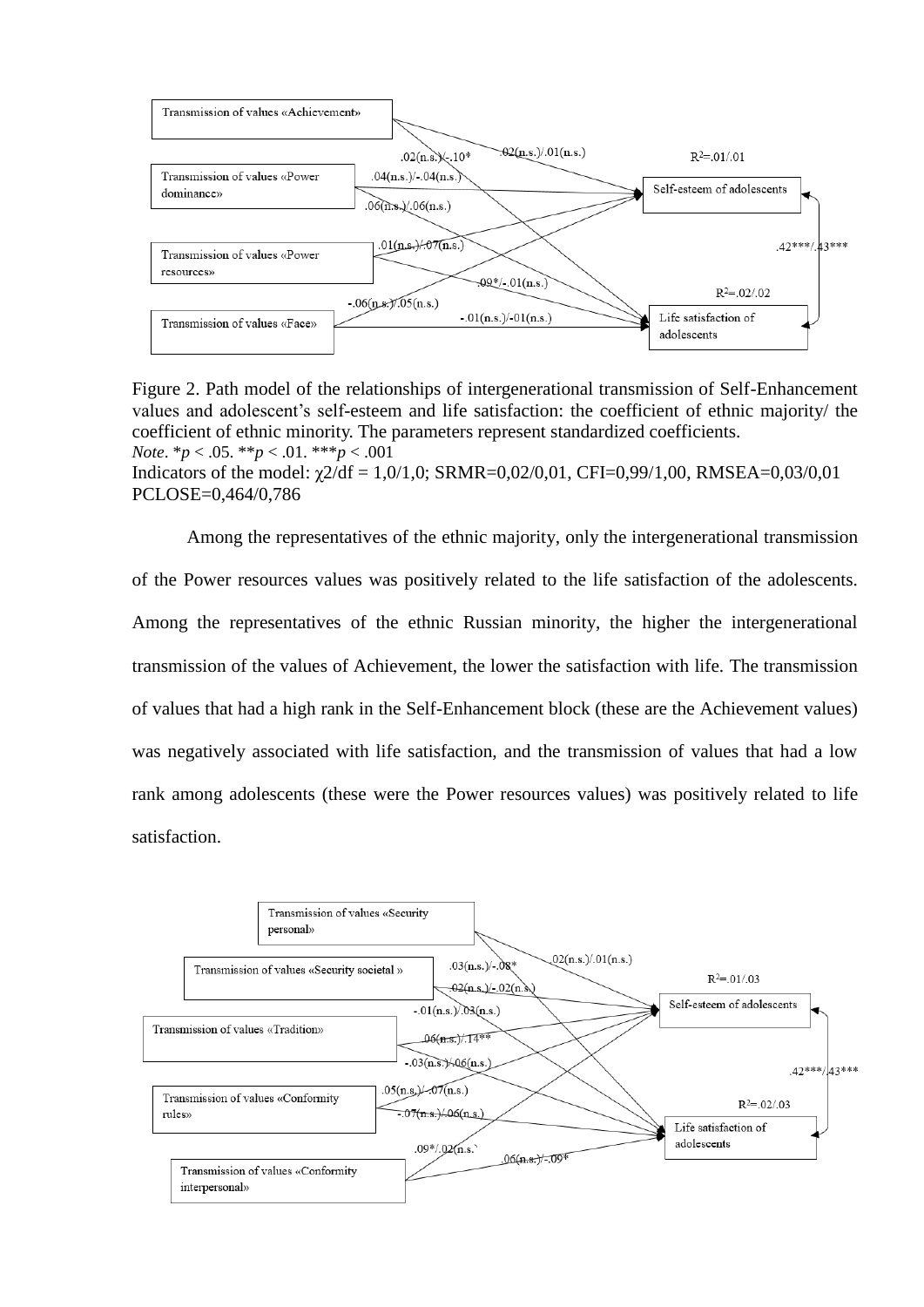Figure 3. Path model of the relationships of intergenerational transmission of Conservation values and adolescent's self-esteem and life satisfaction: the coefficient of ethnic majority/ the coefficient of ethnic minority. The parameters represent standardized coefficients. Note.  ${}^*p < .05.$   ${}^{**}p < .01.$   ${}^{***}p < .001$ Indicators of the model:  $\gamma$ 2/df = 1,6/1,1; SRMR=0,03/0,03, CFI=0,96/0,99, RMSEA=0,03/0,02 PCLOSE=0,794/0,882

Among the representatives of the ethnic majority, only the transmission of the values Conformity interpersonal was positively associated with the self-esteem of adolescents. Among the representatives of the Russian ethnic minority, the transmission of values Security personal and Conformity interpersonal did not contribute to the life satisfaction of adolescents, and the successful transmission of the Tradition values contributed to their self-esteem. The transmission of values that were significant for adolescents (for Russians, these were Security personal and Conformity interpersonal), reduced psychological well-being, and the transmission of the least significant values for adolescents (for Russians this was Tradition, for representatives of the ethnic majority - Conformity interpersonal), in contrast, promoted their self-esteem.



Figure 4. Path model of the relationships of intergenerational transmission of Self-Transcendence values and adolescent's self-esteem and life satisfaction: the coefficient of ethnic majority/ the coefficient of ethnic minority. The parameters represent standardized coefficients. *Note*. \**p* < .05. \*\**p* < .01. \*\*\**p* < .001

Indicators of the model:  $\gamma$ 2/df = 1,1/1,1; SRMR=0,03/0,02, CFI=0,99/0,99, RMSEA=0,02/0,02 PCLOSE=0,909/0,816

Among the representatives of the ethnic majority, only the transmission of Universalism

concern values was positively related to both self-esteem and life satisfaction of adolescents.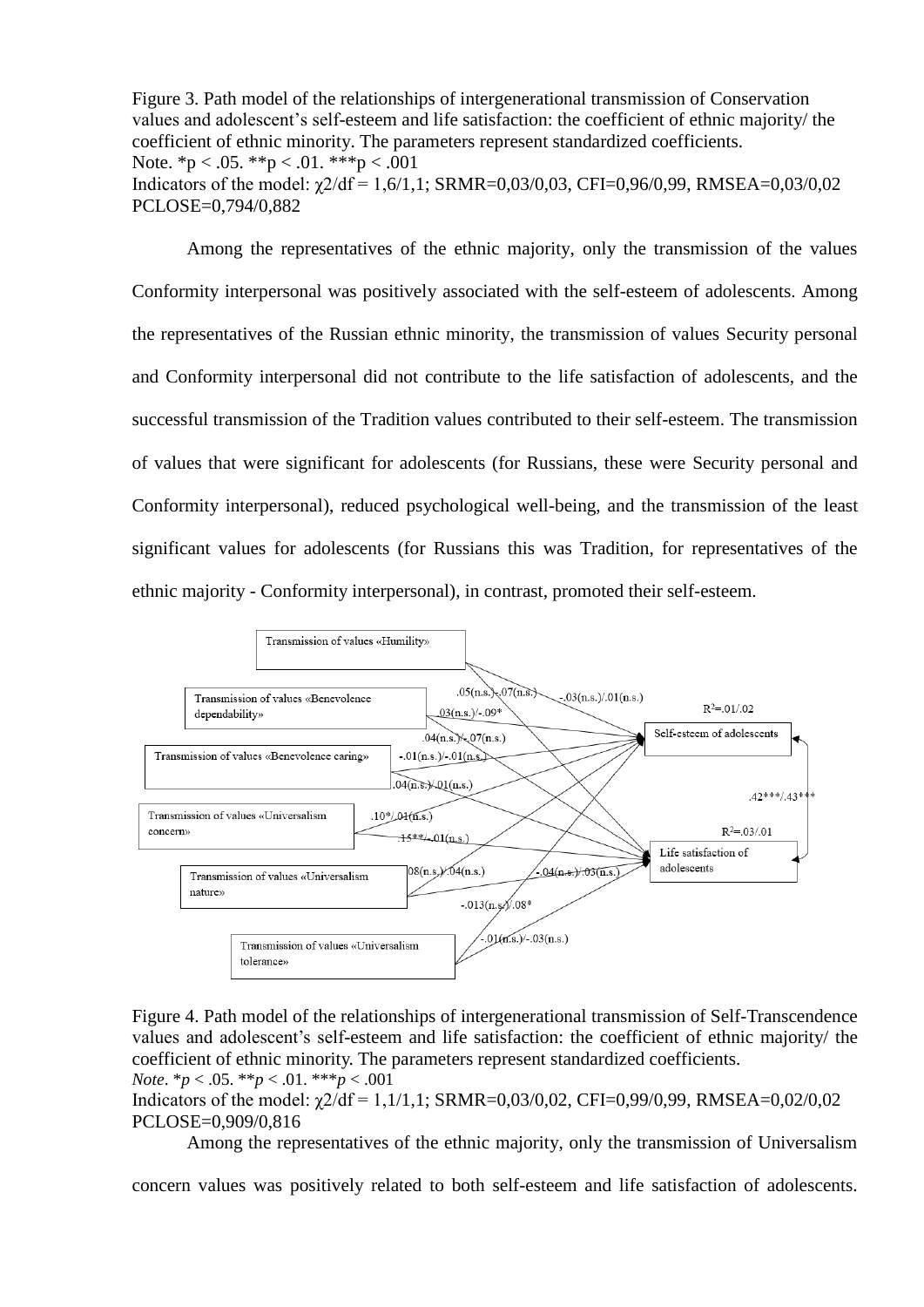Among the representatives of the Russian ethnic minority, the transmission of the value of Benevolence dependability was negatively associated with the self-esteem of adolescents and the transmission of Universalism tolerance values - positively. Among the representatives of the Russian ethnic minority, this block of values confirmed the general pattern of relationships: the transmission of significant values (Benevolence dependability) did not contribute to self-esteem, and the transmission of the least significant values (Universalism tolerance), in contrast, promoted self-esteem. This pattern was not identified among representatives of the ethnic majority. In this case, it was found that the transmission of significant values for the adolescent (Universalism concern) contributed to the psychological well-being of adolescents.

# *Discussion and conclusions*

In general, we can say that the transmission of the largest number of values among the Russian ethnic minority predicted the psychological well-being of adolescents in comparison with the ethnic majority. These data are inconsistent with the results of previous studies (Hadjar, et al. 2012).

We found that among representatives of the ethnic majority, the transmission of values, as a rule, was the positive predictor of psychological well-being of adolescents. Among the representatives of the Russian ethnic minority, the transmission of values had both positive and negative relationships with the psychological well-being of adolescents.

The results showed that the pattern of relationships was similar for both the ethnic majority and the minority: the transmission of the most significant values for adolescents did not contribute to their well-being; the transmission of the least significant values, in contrast, contributed to their psychological well-being. This is consistent with previous studies in Russia (Galyapina, Lebedeva, 2018)

With regard to the transmission of specific values, the following conclusions can be drawn.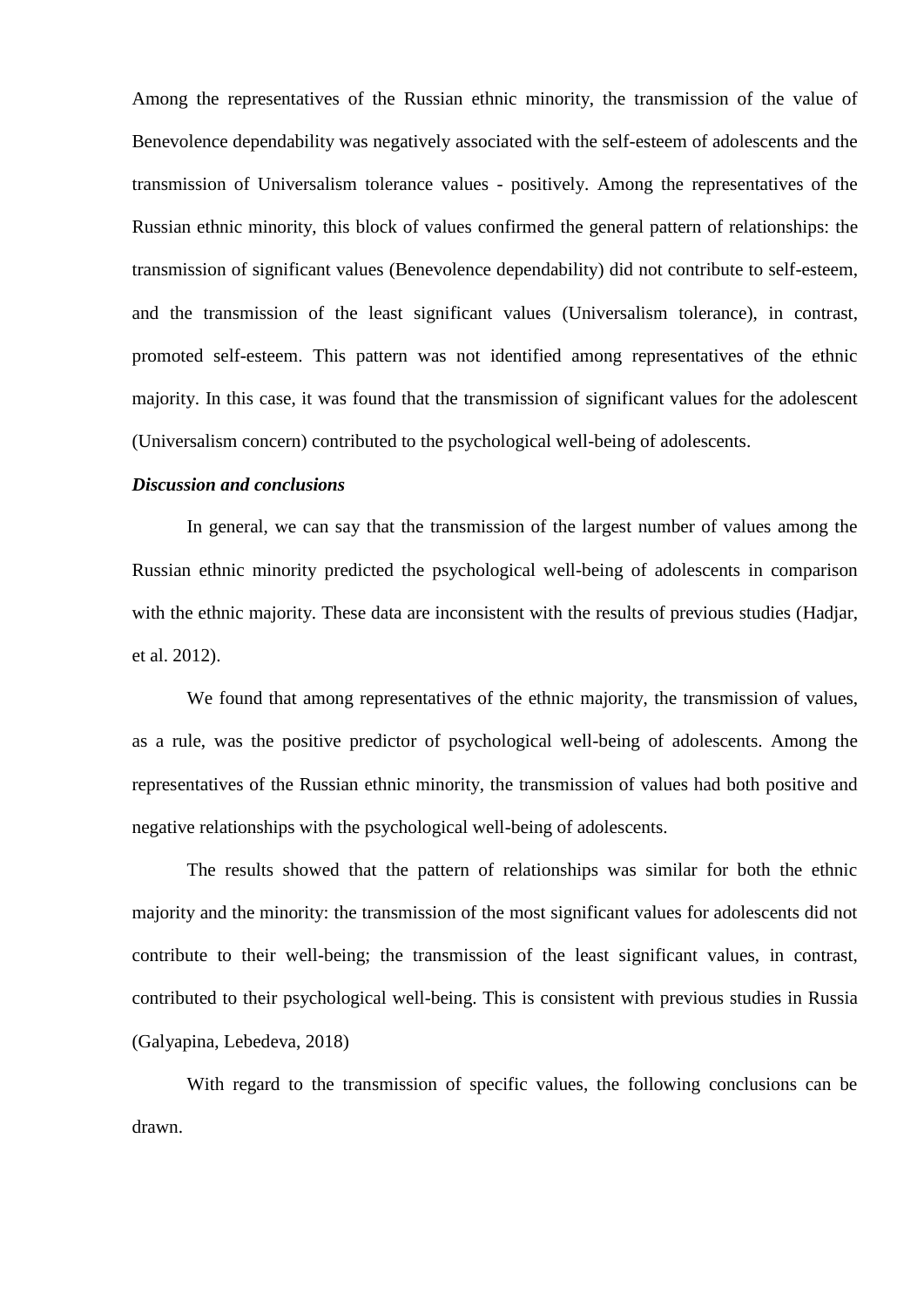In both the Russian ethnic minority and the ethnic majority, the transmission of Selfdirection values did not contribute to the well-being of adolescents, while the transmission of Hedonism values contributed to the well-being of adolescents.

Transmission of Conformity interpersonal values was in different ways associated with the psychological well-being of adolescents: the relationship was positive for the ethnic majority, and negative for the ethnic minority.

For the Russian ethnic minority, the transmission of Tradition and Universalism tolerance values was positively related to the psychological well-being of adolescents and the transmission of Achievement, Security personal and Benevolence dependability values - negatively.

Among the ethnic majority, the transmission of the Power resources and Universalism concern values was positively associated with the psychological well-being of adolescents.

The results of this study are new to the field: they confirm the relationship between the transmission of individual values and life satisfaction and self-esteem among adolescents, and demonstrate differences determined by ethnic status.

## *References*

- Bengtson V.L., Kuypers J.A. Generational difference and the "developmental stake" // Aging and Human Development, 1971. Vol.2, pp.249-260. doi.org/10.2190/ag.2.4.b
- Bleidorn W., Arslan R.C., Denissen J.J.A., Rentfrow P.J., Gebauer J.E., Potter J. Age and Gender Differences in Self-Esteem—A Cross-Cultural Window // Journal of Personality and Social Psychology, 2016. Vol. 111. no3, pp.396–410. doi.org/10.1037/pspp0000078
- Demđrutku K. Parenting styles, internalization of values, and the self-concept. A thesis for the degree of doctor of philosophy. Middle East Technical University, 2007. 183 p.
- Diener E., Emmons R.A., Larsen R.J., Griffin S. The Satisfaction with Life Scale // Journal of Personality Assessment, 1985. Vol.49, pp.1-5. doi.org/10.1207/s15327752jpa4901\_13
- Diener E., Seligman M.E. P. Very happy people // Psychological Science. 2002. Vol.13. PP.81- 84. doi.org/10.1111/1467-9280.00415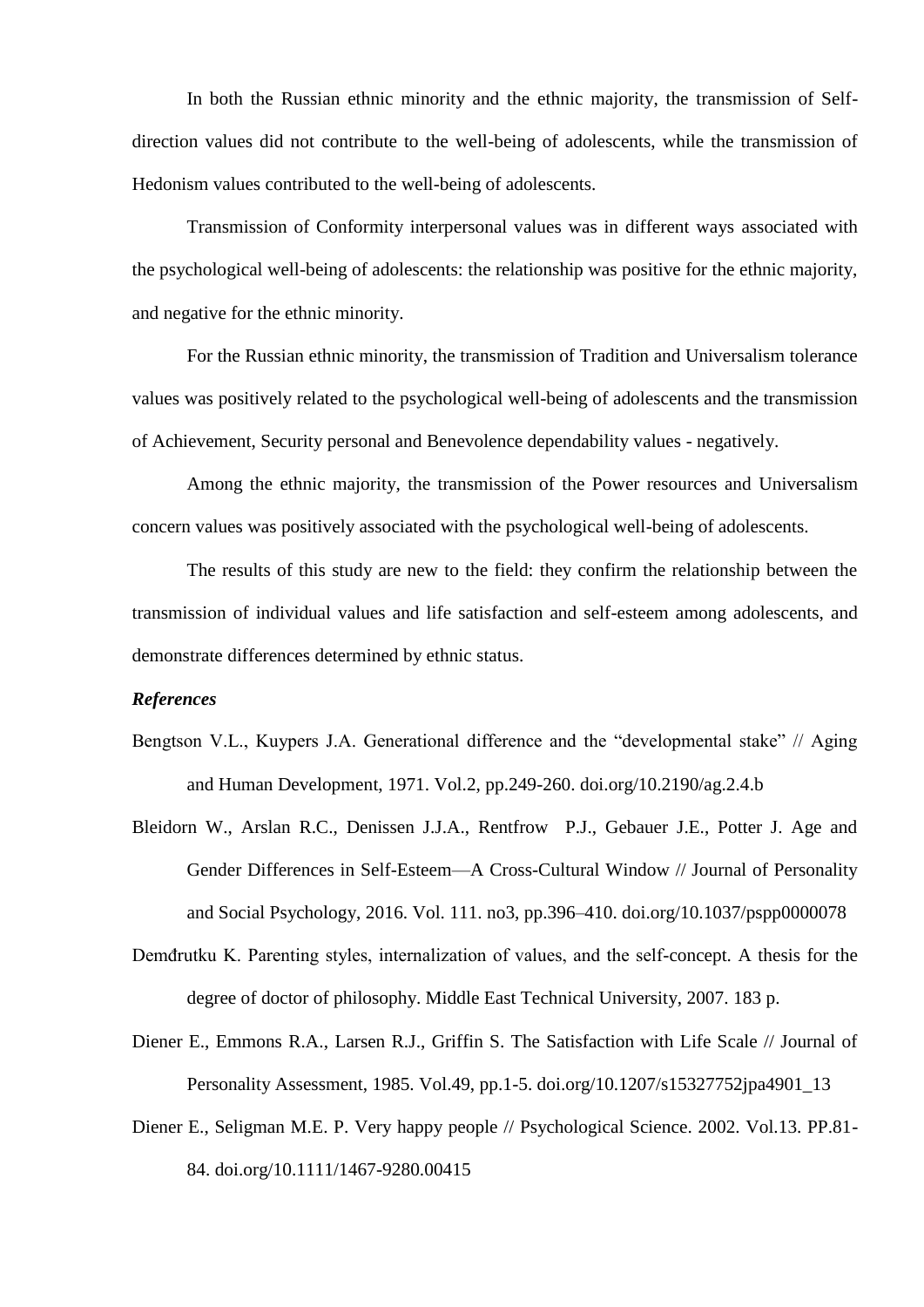- Galyapina V.N., Lebedeva N.M. Value Transmission and Psychological Well-Being in Adolescents: A Three-Generational Study of Russians and Ossetians in the Republic of North Ossetia - Alania. *Cultural-Historical Psychology*, 2019. Vol. 15(2), pp. 43–53. doi:10.17759/chp.2019150205. (In Russ., аbstr. in Engl.)
- Gokdemir O., Dumludag D. Subjective well-being among ethnic minorities: the Dutch case. Munich: Personal RePEc Archive MPRA, 2011 / URL: https://www.researchgate.net/publication/254445514\_Subjective\_Well-Being\_among\_Ethnic\_Minorities\_The\_Role\_of\_Socioeconomic\_and\_Noneconomic\_Factors\_-\_Dutch\_Case (date of access: 27.09. 2017).
- Grusec J.E., Goodnow J.J. Impact of parental discipline methods on the child's internalization of values: A reconceptualization of current points of view // Developmental Psychology, 1994. Vol. 30, pp. 4-19. doi.org/10.1037//0012-1649.30.1.4
- Hadjar A., Boehnke K., Knafo A., Daniel E., Musiol A.-L., Schiefer D., Möllering A. Parentchild value similarity and subjective well-being in the context of migration: An exploration // Family Science, 2012. Vol. 3, pp. 55-63. doi.org/10.1080/19424620.2011.671502
- Helliwell J.F. How's life? Combining individual and national variables to explain subjective well-being // Economic Modeling, 2003. Vol. 20, pp. 331–360. doi.org/10.1016/s0264- 9993(02)00057-3
- Khaptsova A., Schwartz S.H. How robust is the association of life satisfaction with value congruence? A study of constructed socio-demographic groups in a Russian national sample. NRU Higher School of Economics. Series PSY "Psychology"WP BRP 26/PSY/2014.
- Mruk C.J. Self-Esteem research, theory, and practice: Toward a positive psychology of selfesteem. New York: Springer, 2006. 316pp. doi.org/10.1093/acprof:oso/9780199791064.003.0011